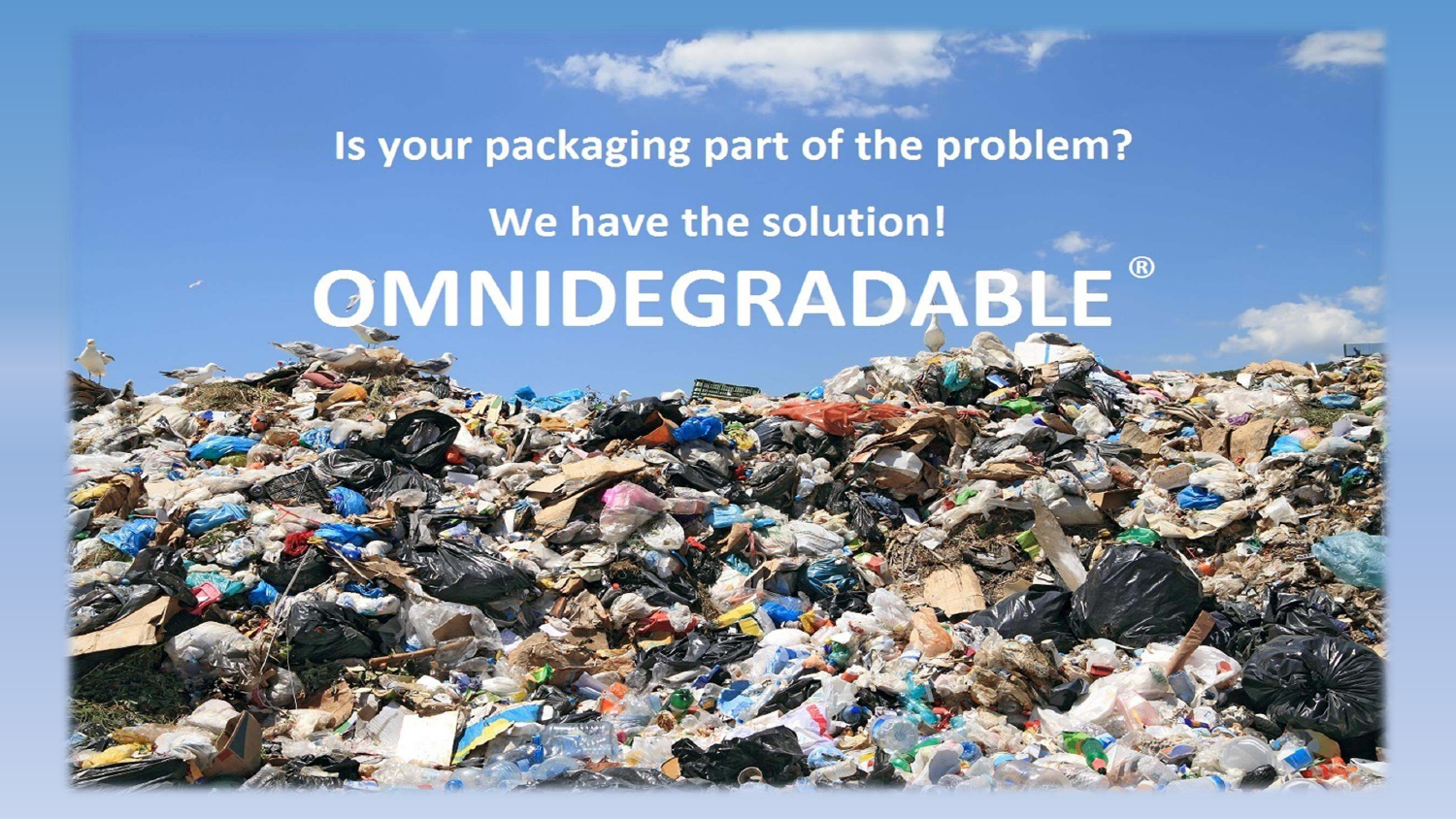



# Imagine a New Group of **Packaging Options that:**

- **Are the ONLY Films Self-Stable indefinitely**
- **Will Not break down on the shelf**
- **Are Omnidegradable® anywhere there are active microbes**
- **Works in Water, Soils, Home/ Backyard Composts, Landfills, Swamps, Forests and etc.…**
- **Will revert to their original elements harmlessly, quickly, completely and are Beneficial to Plant Growth**
- **Have Scientifically Proven technology**
- **Are Recyclable as individual layers**
- **Retains the same properties as original plastics**

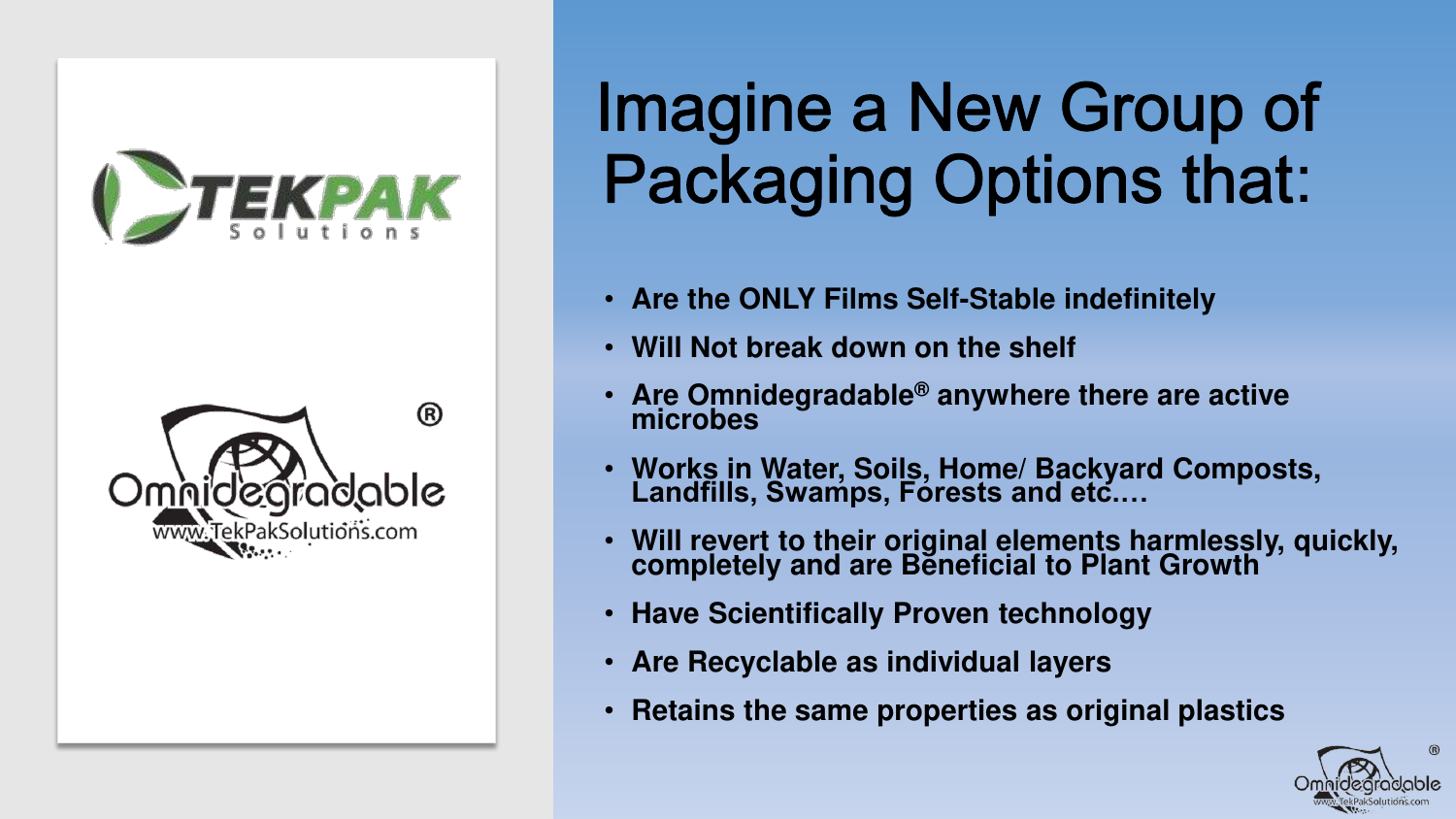## **5.0 mil PE Biodegrading in Lab Test**

## **PROBLEM:**

- **Traditional Plastic Packaging is a Pollutant.**
- **Clogs up our waterways, creates enormous Ocean Islands of plastic, that threatens marine life and is a major contributor to the constant search for new landfills.**
- **It takes hundreds of years to degrade.**



6-JAN-97

Day 1



21-FEB-97 Day 47



15-MAY-97 Day 130



13-AUG-97 Day 219



16-JUN-98 Day537

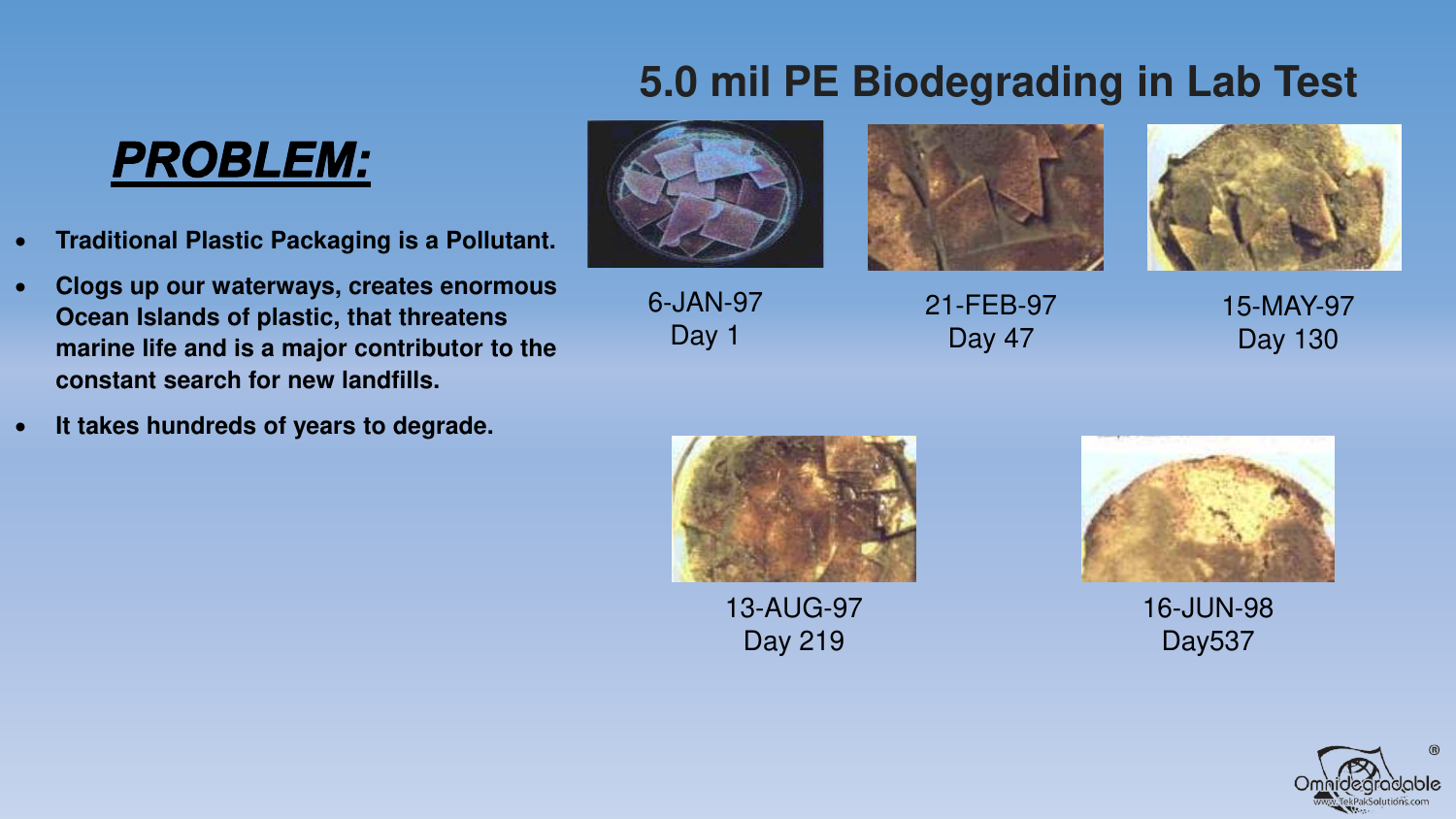## **Criteria for Degradation**

| <b>Film</b>   | 6 Hrs.<br>Sunlight | Oxygen<br>Aeration | <b>Heat</b>   | Pressure                   | Moisture                   | Microbial<br>Contact   |
|---------------|--------------------|--------------------|---------------|----------------------------|----------------------------|------------------------|
| <b>TekPak</b> |                    |                    |               |                            |                            | $\mathcal{N}$          |
| OXO Bio       | $\sqrt{ }$         | $\sqrt{ }$         | $\mathcal{N}$ | $\boldsymbol{\mathcal{N}}$ | $\boldsymbol{\mathcal{N}}$ | $\mathbf{\mathcal{N}}$ |
| <b>PLA</b>    |                    | $\mathcal{N}$      | N             | ่ง                         | $\mathbf \Delta$           | $\mathcal{N}$          |

### **The benefits and simplicity of TekPak Films are obvious**

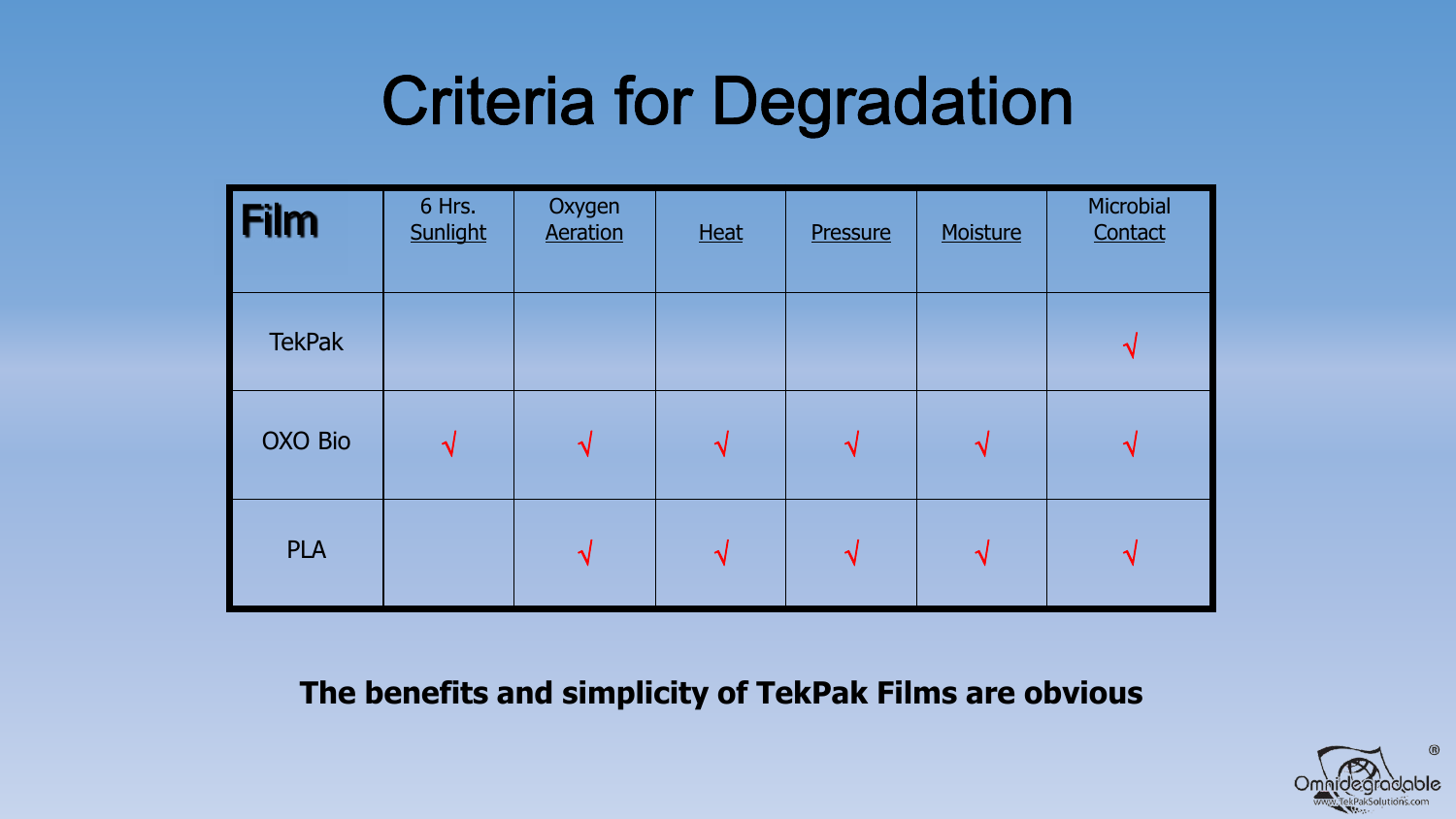

| 1,000 Bag<br><b>Equivalent</b> | <b>Energy</b><br>(MJ) | Fuel (Kg) | <b>Solid Waste</b><br>(Kg) | <b>GHG Tons</b><br><b>CO2</b> | Water (Gal.) |
|--------------------------------|-----------------------|-----------|----------------------------|-------------------------------|--------------|
|                                |                       |           |                            |                               |              |
| <b>Paper</b>                   | 2,622                 | 23.2      | 33.9                       | 0.08                          | 1,004        |
| <b>PLA</b>                     | 2,070                 | 41.5      | 19.2                       | 0.18                          | 1,017        |
| <b>BIO Poly</b>                | 763                   | 14.9      | 7.0                        | 0.04                          | 58           |

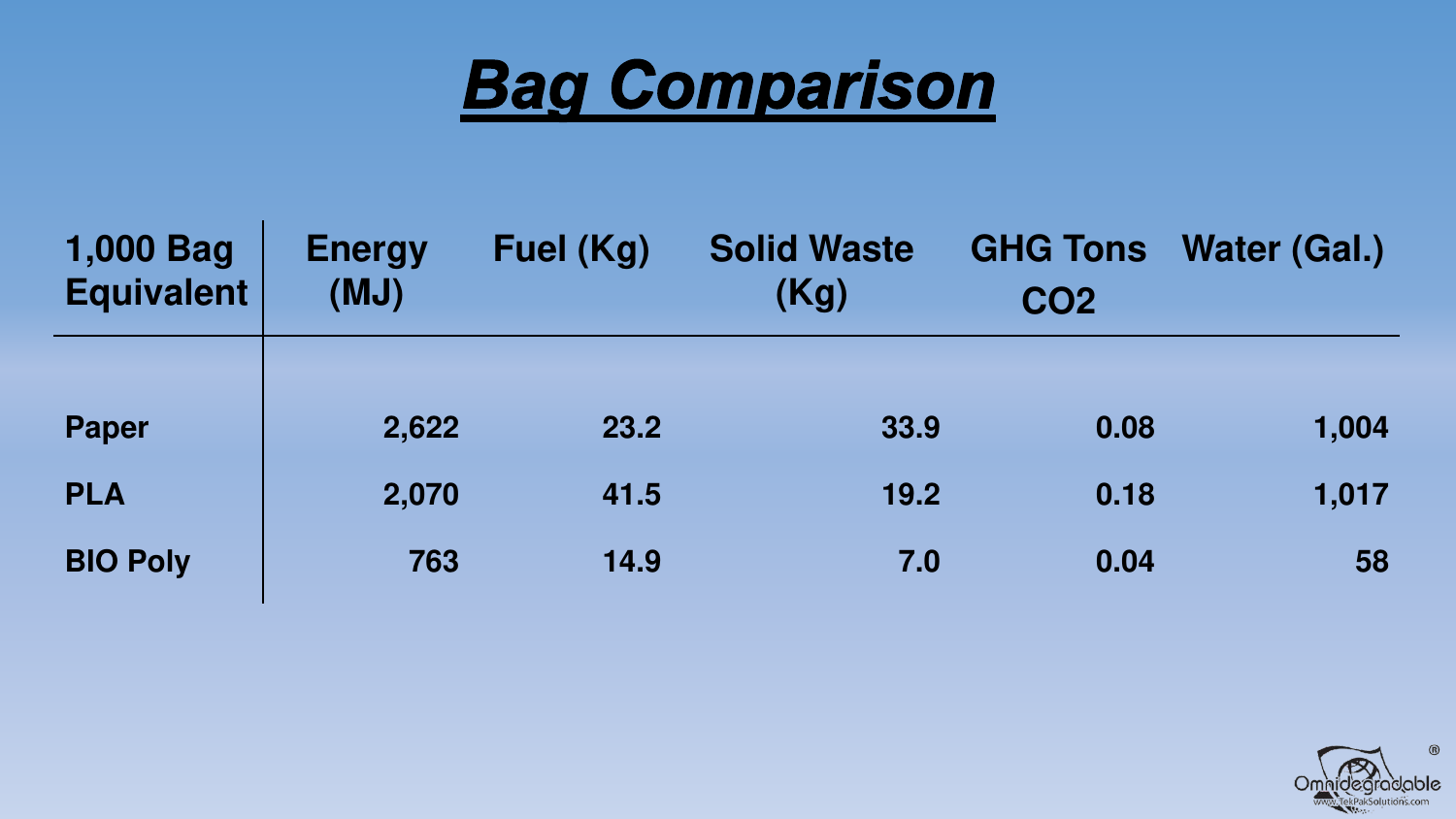## **TekPak Solutions Materials Have Been Tested**

#### **CONFIDENTIAL - TekPak Solutions** Tested - 48 ga. BOPET





To: TEKPAK

Diate February 1, 2017.

From: Thomas Poth

Лытбек от радка вклютор сомет 2

### Update

Regarding: ASTM D6511 Update for TEKPAK Samples (617 Days).

2111 Minochitti, Susa a Abugueraje, NM 87107 7 505,500,9994 M 505.500.9916 thomas.polt@edenvessarchist.com

|                                         | kiculum: | Negative | Prostive.             | $1217 - 48$<br>Gauge.<br>Big-PET-<br><b>Insalad</b> |
|-----------------------------------------|----------|----------|-----------------------|-----------------------------------------------------|
| Cumulative Gas Volume (mL)              | 4437.61  | 4138.4   | 12024.8               | 24197.7                                             |
| Percent CH+196)                         | 58.81    | 54.0     | 44.3                  | 51.6                                                |
| Volume CH4 EnLi                         | 2521.61  | 2233.2   | 6321.3                | 12479.3                                             |
| Mess CH <sub>4</sub> (g)                | 1.80     | $-1.001$ | 3.80                  | 8.91                                                |
| Percent CO2 (%)                         | 35.51    | $-36.6$  | 40.6                  | 33.6                                                |
| Volume CO <sub>21</sub> teL             | 5576.3   | 1513.3   | 4887.3                | $-1126.9$                                           |
| Maanix CO: Ical                         | $-3.10$  | 2.97     | 0.60                  | 15.96                                               |
| Sample Maux (g)                         | 10       | -104     | 10                    | $-20.0$                                             |
| Theoretical Saniple Mass (g)            | 0.0.     | 8.6      | $-42$                 | 12.4                                                |
| Hollywood biobistolet                   | 2.201    | 2.01     | $-5.47$               | 11.04                                               |
| Percent Biodegnaded (%)                 |          | -22      | 77.6                  | $-74.4$                                             |
| Adjusted Percent<br>(26) behavioral Bio |          | $-2.8$   | <b>SALES</b><br>100.0 | 82.1                                                |

Biodegradation